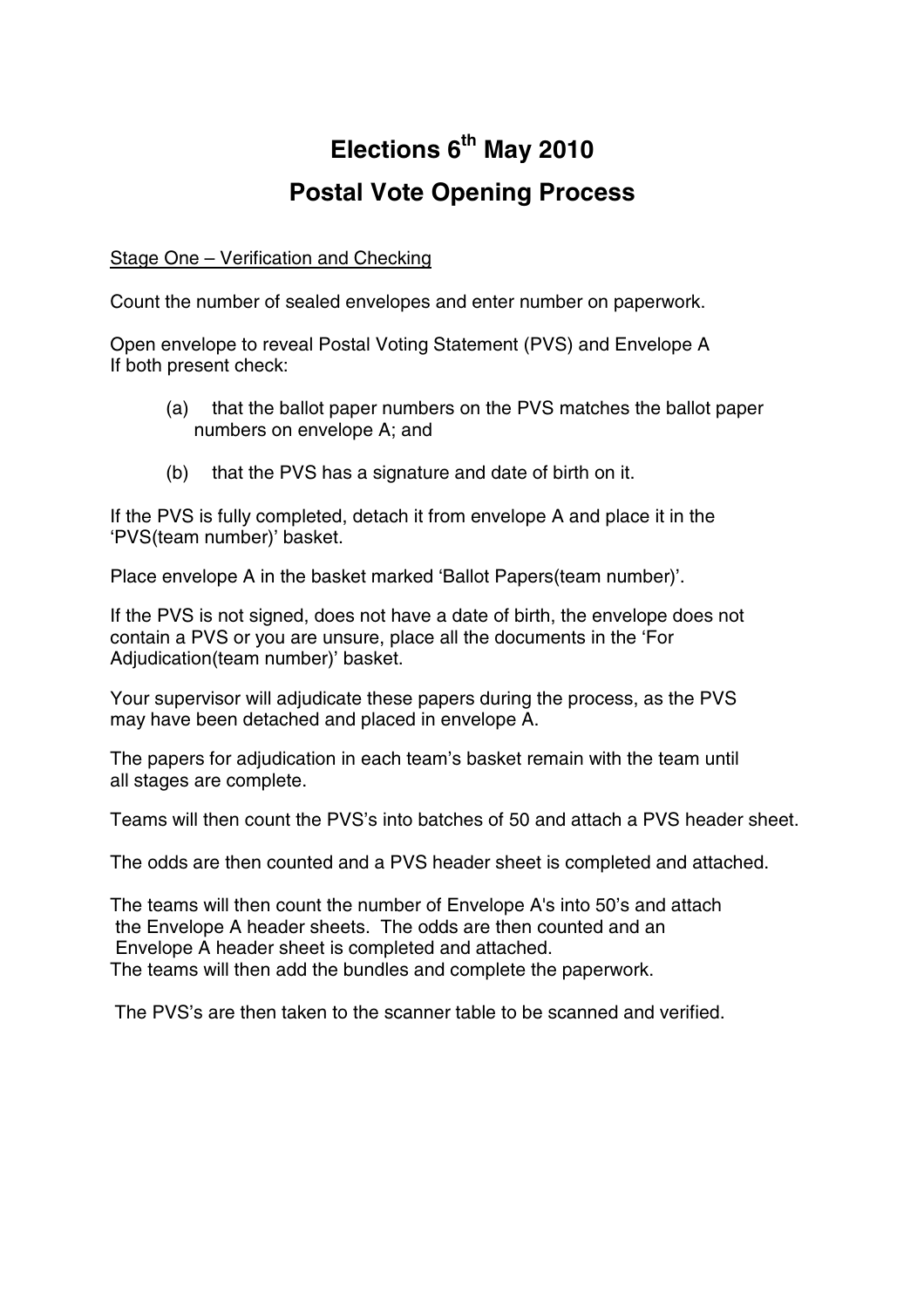#### Stage 2 – Scanning

When a signature or date of birth is highlighted on screen for verification the RO will:

- (a) assess whether the date of birth or signature match the original application on screen;
- (b) where there is doubt they match, the RO will refer to the original postal vote application to assess the date of birth or signature against the personal identifiers supplied;
- (c) if the date of birth or signature do not match, the RO will reject the ballot paper;
- (d) you will take the PVS back to your table and remove the corresponding Envelope A from the 'Ballot Paper' basket, then place all the documents in the 'For Adjudication' basket, marking on the documents with the reason for rejection.
- (e) You will then complete section B on the team's paperwork indicating the number of rejections.

It is important that the team's paperwork and 'For Adjudication' basket remain together

Upon completion of scanning the team's PVS's, a batch report will be printed

Place the PVS's and batch report into the PVS scanned container for storage.

#### Stage 3 – Ballot Paper Opening

Teams to open Envelope A containing the Ballot Papers;

Team to check that the Ballot Paper numbers match the numbers on Envelope A;

If the numbers match, place the Ballot Papers **face down** in the relevant 'Ballot Paper' baskets.

If the numbers do not match, put the ballot papers back into Envelope A and place the envelope in the 'For Adjudication' basket;

The team will then count the number of ballot papers into 50's and Odds placing count slips on top;

The team will then complete the paperwork and indicate to the supervisor they have finished.

The supervisor will then mark the items in the For Adjudication basket and inform The team of the number of items Rejected/Provisionally Rejected to allow Completion of the paperwork.